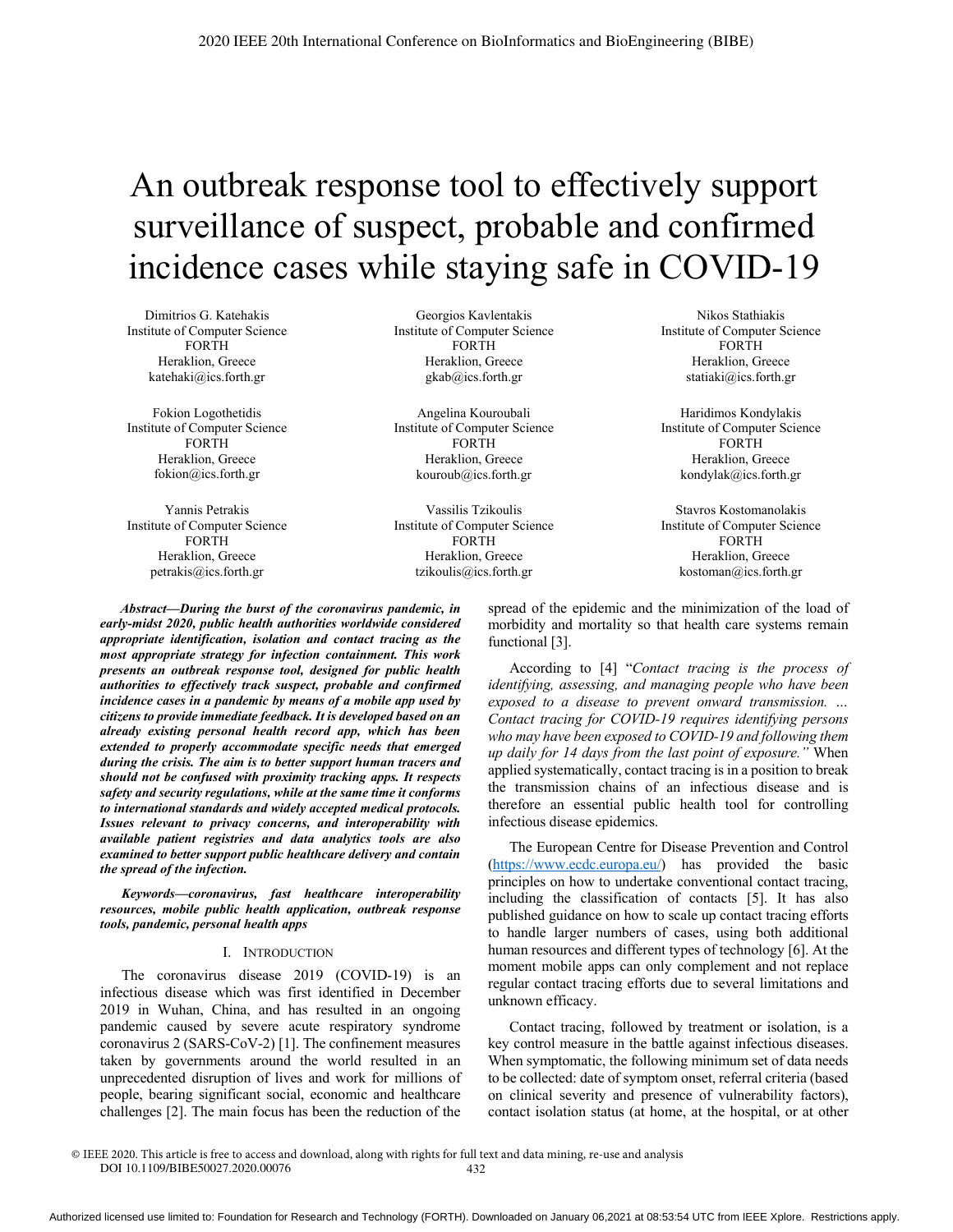self-isolation facility), and whether a sample has been taken (date of collection). The monitoring phase ends 14 days after the contact's last exposure to a new case, or if the contact develops COVID-19. In the latter case monitoring is still needed, not only for medical purposes but also for public health purposes so that isolation status is properly monitored, test results are directly shared with interested parties, and social patterns are analyzed.

In response to the need to rapidly perform contact monitoring, many digital tools have been developed to assist with contact tracing and case identification [7]. The pandemic mobilized the international community and several movements have been created towards connecting the civil society, innovators, partners, and investors across the globe towards the development of solutions to help the world combat the disease. Some of the most prominent ones have been COVID-19 Global Hackathon (https://covid-global $hackation.devpost.com/$ , #EUvsVirus Matchathon  $\&$ Hackathon (https://www.euvsvirus.org/), # The Global Hack (https://theglobalhack.com/), UNESCO CodeTheCurve Hackathon (https://en.unesco.org/news/unesco-launchescodethecurve-hackathon-develop-digital-solutions-response-SmartDevelopmentHack  $covid-19$ ), (https://toolkitdigitalisierung.de/en/smartdevelopmenthack/), #HackCorona (https://hackcorona.world/), and many more.

Non-functional specifications essential for the delivery of trustworthy apps include compliance with the European Union (EU) general data protection regulation (GDPR) provisions, access to patient data depending on end-user roles, accuracy and security of data, interoperability with other applications and registries using international standards, as well as compliance with approved medical protocols.

The preliminary conception of the described work is based upon existing work on personal health record systems [8] [9] and the development of integrated care solutions to effectively support personal health management and public health [10].

# II. METHODS

At the time this paper was written, all governments, health organizations and other authorities were continuously focusing on identifying the cases affected by COVID-19. The Center for eHealth Applications and Services of FORTH (CeHA, https://www.ics.forth.gr/ceha/), in response to national and European calls for meaningful digital innovation against the pandemic, voluntarily developed digital tools and services based on an existing personal health record platform, in order to assist public health authorities, healthcare providers and citizens to address the current challenge.

The development of the underlying platform followed a detailed requirement elicitation process based on the official information and guidelines of (i) the National Public Health Organization of Greece (https://eody.gov.gr/), (ii) the Centers for Disease Control and Prevention (https://www.cdc.gov/) in the United States, (iii) The United Nations Public Health Unit (https://www.un.org/en/sections/issues-depth/health/), and (iv) the World Health Organization (https://www.who.int/). The modules of the Safe in COVID-19 platform were based on already existing tools and services developed in ongoing and past projects, such as BOUNCE [11], RELIEF [12], STARS [13], iManageCancer [14], as well as already existing software already developed by CeHA.

Applications for the involved stakeholders (public authorities, healthcare professionals, and patients) were built upon a common platform ensuring interoperability with existing modules and third-party systems. Safe in COVID-19 modules were incorporated into the personal health record platform to support symptoms recording and tracking, information sharing, personalized recommendations [15], communication, position tracking/ tracing, and public health visualizations. Privacy needs were considered at the very beginning of the system development following the privacyby-design approach [16] for the modular architecture, data flow and interactions. Data protection in accordance with the European GDPR [17] was also incorporated.

## **III. RELEVANT WORK**

Mobile technology has been leveraged in a number of ways to control the spread of COVID-19, including to support knowledge translation. Mobile applications are accessible, acceptable, easily adopted, and have the ability to support social distancing efforts. As such, they have been widely developed during the first half of 2020 in an attempt to "flatten the curve" [18] of the increasing number of COVID-19 cases, providing information to all civilians and subsequently relieve the pressure on healthcare systems. To this direction, multiple apps and protocols have been designed to facilitate selfassessment at home, track statistics, and provide current updates.

Platforms like COVIDSafe in Australia for example, (https://www.health.gov.au/resources/apps-and-

tools/covidsafe-app), offer the ability to document registered isolation, to better understand the experience of those in isolation, to create a safeguard for isolated individuals, and to allow public health to conduct appropriate analysis and research.

COVID Symptom Tracker (https://covid.joinzoe.com/us) developed in the US, helps track the onset and progression of symptoms with the goal of shedding light on the nature of the disease, to identify those at risk sooner, to pinpoint virus hot spots and to help slow the spread of the disease.

In addition, protocols like the Decentralized Privacy-Preserving Proximity Tracing (DP3T) [19], and the Apple and Google exposure notification application programming interface (API), which are currently in testing phase in Switzerland, implement hybrid a solution (https://www.google.com/covid19/exposurenotifications/) in which each participant is the sole owner of its own data until it is necessary to transmit its tokens to a central server to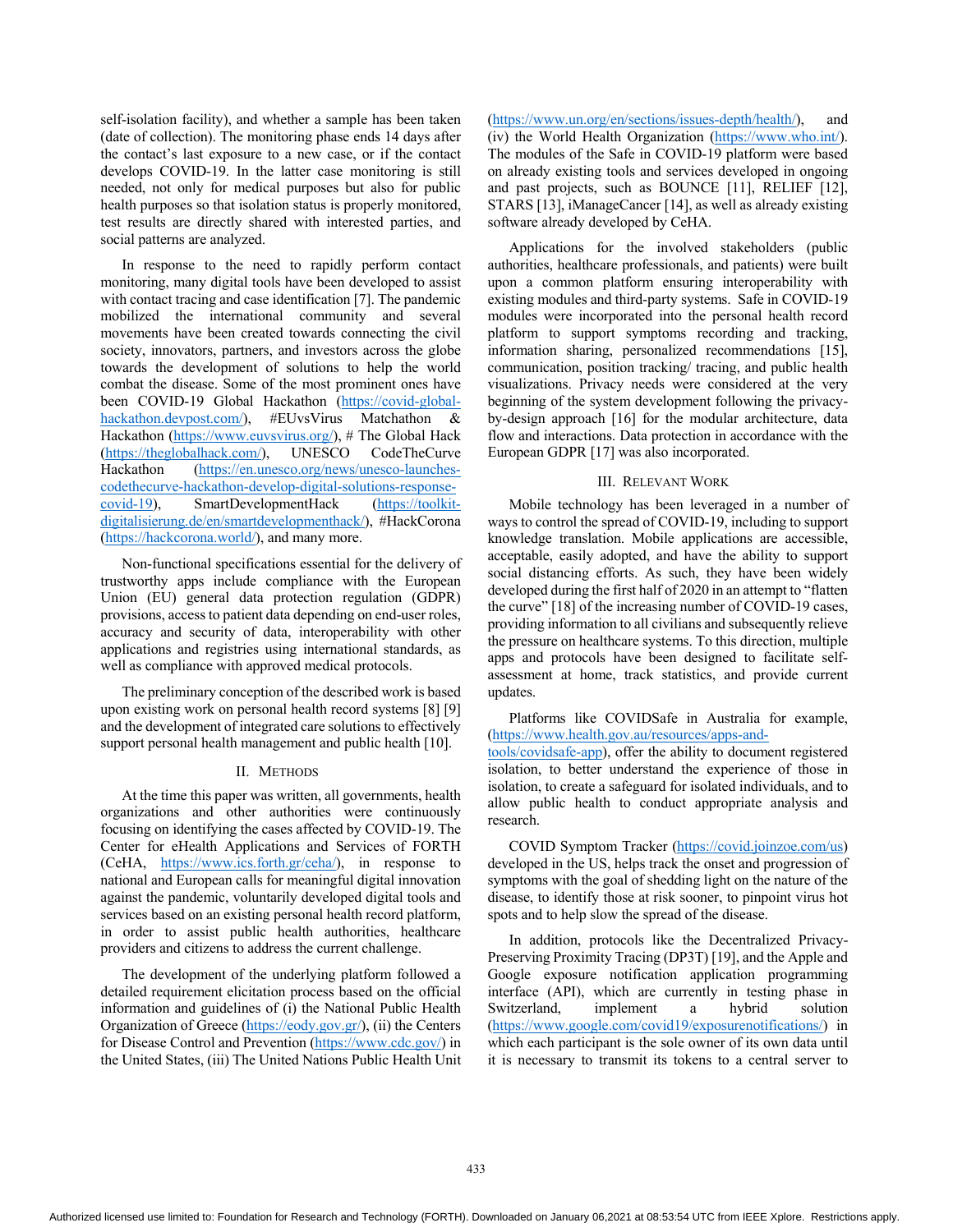declare its status as "infected". Each participant generates tokens at regular intervals and then broadcasts them. The tokens generated (from seeds known exclusively by the device that emits the proximity messages) do not allow to trace the identity of the user. Only if a user is declared infected, can the tokens be retrieved to allow other users to "determine" whether or not they were in the vicinity of the infected user.

On the other hand, the Pan-European Privacy-Preserving Proximity Tracing (PEPP-PT) framework (https://www.pepp $p_{t.org}/p$  defines a protocol that simplifies the recognition of users found to be infected, while at the same time is trying to ensure privacy and security. The substantial difference between PEPP-TT and DP3T lies in the fact that in the former the tokens passed on are generated from information known to a central authority which must be trusted. When a user is declared infected, he has the option to send his information to the central server to warn other users who have been in contact with him. The action is voluntary also in this case.

When the contact becomes a case, the change in status is linked, through a common identifier, to a case database (i.e. a line list). The systematic use of common identifiers linking contact tracing, case line lists, and individual laboratory results is considered to be essential. The Global Outbreak Alert and Response Network (GOARN) has developed Go.Data, a software application specifically designed to manage case-contact relationships and the follow-up of contacts (https://www.who.int/godata). Go.data has been deployed to over 35 countries in support of the COVID-19 Pandemic response.

Unfortunately, evidence-based assessment of those apps does not exist yet, even though healthcare systems rely on these as part of a toolbox of strategies to support social distancing and personal decision-making, to reduce the potential impact on overwhelmed clinical services. In addition, most of the available apps/ platforms have a single purpose, to serve either as symptom manager/assessment tool providing news and statistics, or as information sharing/ training apps. To the best of our knowledge, none of these comprehensively includes a full range of features. Despite the fact that online analytic dashboards for tracking COVID-19 (https://app.developer.here.com/coronavirus/) are currently available, they are limited on presenting mostly recovered, and confirmed cases and deaths, without being able to present further statistics or make predictions.

# IV. SAFE IN COVID-19

The described tool, which is named "Safe in COVID-19", is an expandable online platform that helps:

Public Authorities to have a better picture of the actual situation regarding the existence of suspect, probable and confirmed COVID-19 incidents and be able to make appropriate decisions based on the selfreported symptoms of the citizens and the relevant real time data that are available.

- Healthcare professionals to communicate with citizens who report COVID-19 symptoms, manage their patients, as well as to reduce direct contact with suspected cases.
- Citizens and their families to record data on symptoms related to COVID-19, carry out selfassessment of their health condition as well as have access to personalized information/ instructions from healthcare professionals (physicians).

A typical use case supported by "Safe in COVID-19" is the following:

- A citizen is confirmed to have a contagious disease such as COVID-19.
- The case is reported to the public health authorities and is managed by local healthcare providers.
- The citizen is being interviewed to find out who he/ she was in close contact with.
- The app is activated (voluntarily) and the citizen, is offered the option to record his/ her daily health status and to communicate on line or on demand with healthcare professionals, if needed, in order to receive further instructions and/ or alerts.
- Once the contacts are traced, workers in public health communicate with them to provide screening, testing, counselling and/ or treatment.
- The contacts traced also have now the app activated for them to monitor the progress of their own health and to support better disease control.

The information that the contact tracing teams gather on each contact should be entered into a database, such as the COVID-19 patient registry provided by national authorities, with the necessary data for the treatment and control of the pandemic being available to the involved bodies.

# A. Architecture

The platform architecture is shown in Fig. 1 and consists of the Application Tier that provides front-end applications to end-users, the Business Logic Tier that offers the intelligent functionality, and the Semantic Tier that stores and processes all available data. All these layers are supported by security and integrity services.

# **B.** Application Tier

The Safe in COVID-19 solution consists of a web application for public health authorities, a web application for healthcare professionals, and a mobile application (Android/ iOS) for citizens.

The web app for public health authorities (Fig. 2) supports the strategic planning of the involved authorities by giving a complete picture of the status regarding the spread of the disease at national level and the measures taken regarding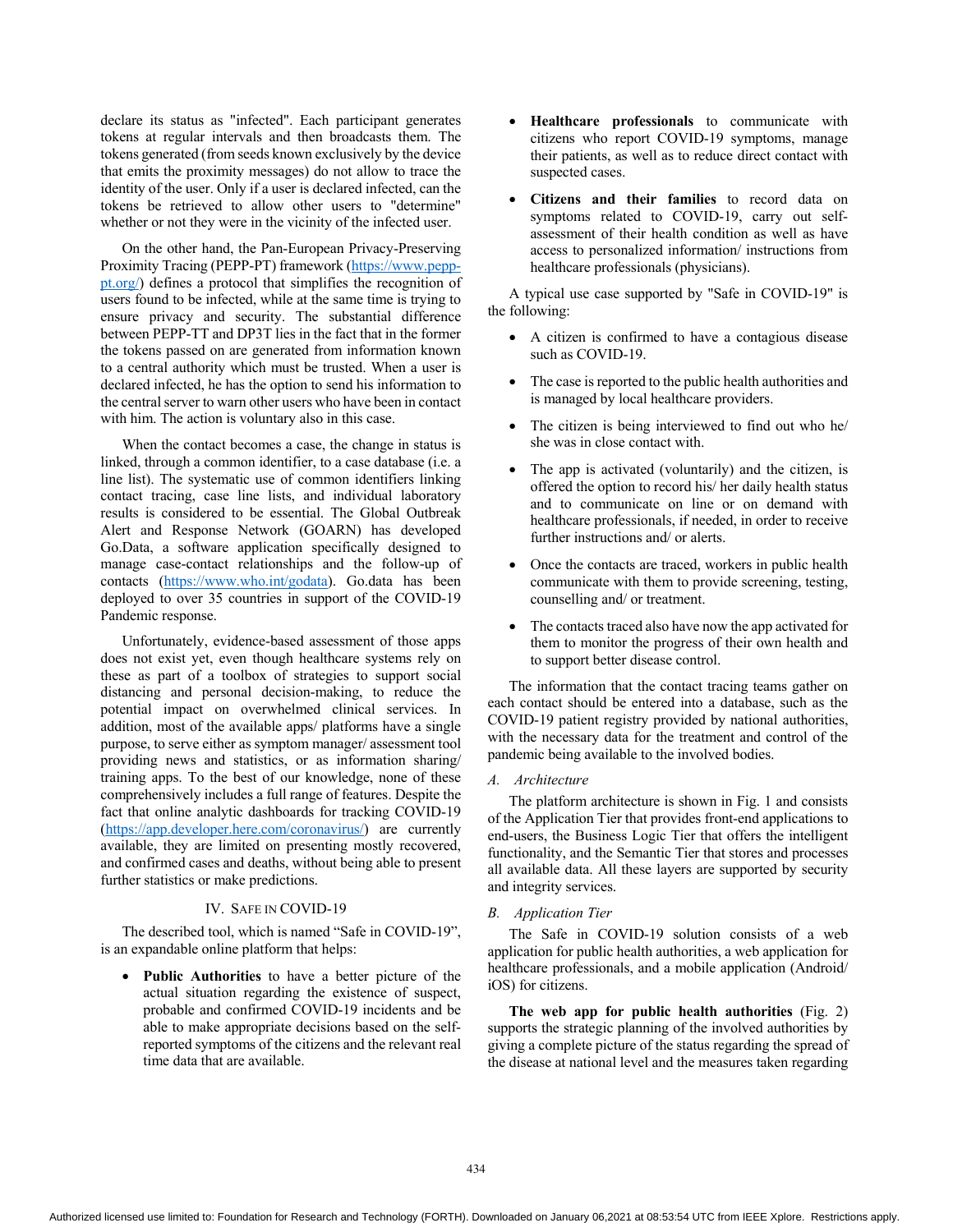

Fig. 1. Safe in COVID-19 architecture.

the provided healthcare services. The main functionalities supported are (i) monitoring the evolution of the suspected, probable and confirmed cases by accessing real-time data, (ii) filtering for more detailed information (demographics, symptoms, pre-existing conditions, etc.), and (iii) surveillance of confirmed COVID-19 cases.



Fig. 2. Safe in COVID-19 dashboard for public health authorities.

The web app for healthcare providers (Fig. 3) supports direct, online communication with registered patients and provides instant access to patient reported symptoms, related to COVID-19 disease. The main functionalities include: (i) registration of healthcare professionals, (ii) entry of lab test results (positive/ negative for COVID-19), (iii) characterization of a citizen as a suspect, probable or confirmed case, (iv) monitoring the health status of suspect/ probable/ confirmed cases (i.e. overview of individuals' symptoms and classification into a risk group (low, middle, high) based on relevant guidelines), (v) provision of personalized information and coaching to citizens based on their health status, and (vi) synchronous or asynchronous communication with citizens who report relevant symptoms.

| <b>Service</b>                            |                                                              |                                                                   |                                           |                                |  |
|-------------------------------------------|--------------------------------------------------------------|-------------------------------------------------------------------|-------------------------------------------|--------------------------------|--|
| <b>Service</b><br>Neigelse<br>A Internet  | Medical Profile<br>The patient belongs to a group and con-   | <b>Model Services</b>                                             | <b>MALE</b><br>Apr III                    | A3455648578N                   |  |
| 0.0000<br><b>D</b> homes<br>$\Box$ top of | &<br>to.<br>Θ<br>×,<br><b>MALE</b>                           | Days of<br><b>Kahendre prod-</b><br>e<br>105<br><b>ACCURATION</b> | <b>ESSEX and a</b>                        | ASKRIMATION                    |  |
|                                           |                                                              |                                                                   | best of ones of symptoms                  | 25/54/2020                     |  |
|                                           | TEMPERATURE<br>254 224 224 234 234 234 234 234 234 234       | COUGH<br>v.<br>$\sim$<br>$\sim$<br>$\sim$<br>////////             | Core conferencian data<br><b>Blancher</b> | 24.54.953<br>Reflyman          |  |
|                                           |                                                              |                                                                   | Underlying Diseases                       |                                |  |
|                                           |                                                              |                                                                   | Chronic lung disease                      |                                |  |
|                                           |                                                              |                                                                   | Se era heart disease                      |                                |  |
|                                           | SHORTNESS OF BREATH                                          | SORE THROAT                                                       |                                           | Last registered COVID-19 tests |  |
|                                           | ×<br>                                                        |                                                                   | 25,6262                                   | $\overline{\phantom{a}}$       |  |
|                                           | $\sim$<br>×                                                  |                                                                   | 25.8/2020                                 | --                             |  |
|                                           | ×.<br>13<br>Melville Melade<br>2041430<br>sow mon-<br>204102 | nelve nemo<br>We hall the chan-<br>204102                         | $\overline{\phantom{a}}$                  | <b>Reported by conclude</b>    |  |
|                                           |                                                              |                                                                   |                                           |                                |  |
|                                           |                                                              |                                                                   |                                           |                                |  |
|                                           |                                                              |                                                                   |                                           |                                |  |
| Exerger & 2020 FORTWICK<br>Terms of our   |                                                              |                                                                   |                                           |                                |  |
|                                           |                                                              |                                                                   |                                           |                                |  |

Fig. 3. Screenshot of the Safe in COVID-19 web app for healthcare professionals and contact tracers/ trackers.

The mobile application for the citizen (Fig. 4) supports the recording of health status on a daily basis and synchronous communication asynchronous with healthcare <sub>or</sub> professionals in order to receive personalized instructions for managing their health. When symptomatic, the following minimum set of data can to be collected: date of symptom onset, referral criteria (based on clinical severity and presence of vulnerability factors), contact's isolation (at home, at the hospital, or at other self-isolation facility), whether a sample has been taken (date of collection).



Fig. 4. Mobile app Safe in COVID-19 for the Citizen (in Android/iOS).

Daily follow-up of signs and symptoms supported in a contact tracing form include fever (perceived or measured, and reported or observed), and other signs and symptoms: sore throat, cough, runny nose or nasal congestion, shortness of breath or difficulty breathing, muscle pain, loss of smell or taste, or diarrhea. Main functionalities supported include: (i) citizen registration, (ii) initial self-assessment based on a questionnaire for underlying diseases related to COVID-19 (this includes chronic lung disease, severe heart disease, immunosuppression, diabetes, renal failure, liver failure and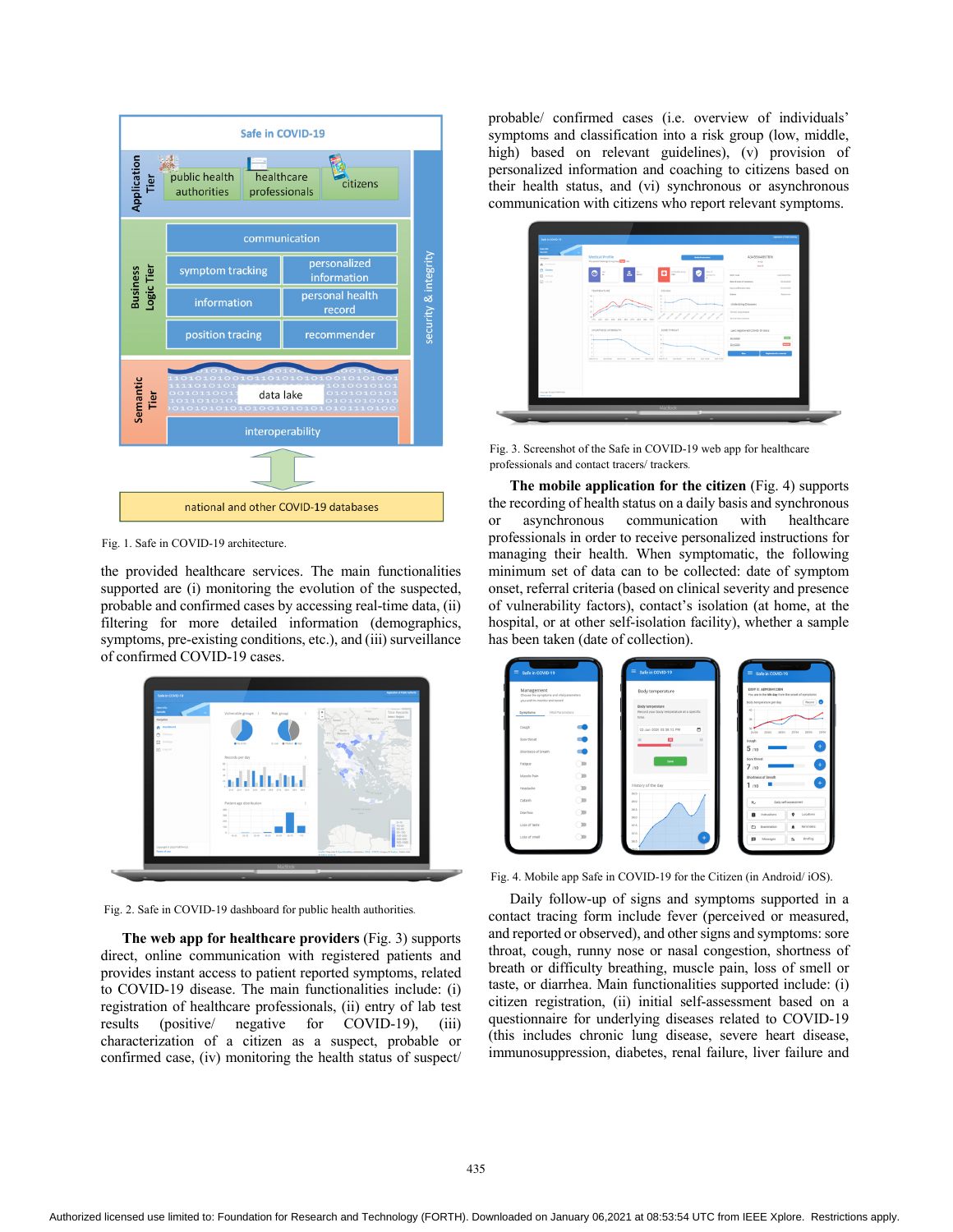morbid obesity), (iii) recording of symptoms which are related to COVID-19 and self-assessed by the citizen using a Visual Analog Scale (VAS) that include cough, sore throat, shortness of breath or difficulty of breathing, fatigue, muscle pain, headache, runny nose or nasal congestion, diarrhea, loss of taste or smell, (iv) recording of vital parameters related to COVID-19, such as body temperature, oxygen saturation (SPO2), breathing rate, systolic and diastolic blood pressure and heart beats, (v) reminders for monitoring symptoms and vital parameters based on medical history and symptomatology, (vi) automatic recording of citizen's location in order to facilitate the tracking of contact in case of confirmation of a case of COVID-19, (vii) access to the results of laboratory tests (positive for COVID-19) as well as their characterization as suspect/ probable/ confirmed cases of COVID-19, as they are registered by the healthcare professionals, (viii) display of personalized information and recommendations, prepared by healthcare professionals. The patient has access to all useful information and services related to the disease,  $(ix)$  synchronous or asynchronous communication with healthcare professionals, and  $(x)$  access to instructions, information, and other related material from reliable sources such as the national public health organization and the ministry of health.

# *C. Business Logic Tier*

This tier consists of middleware services necessary for enabling communication between healthcare professionals and citizens, symptom tracking, managing personalized information and user profiles, personal health records, position tracing, and recommendations. As the Safe in COVID-19 framework is based and significantly extends a fully-fledged PHR system, state of the art communication, user profiling and personal health records come out of the box, whereas the specific COVID symptom monitoring and recommendations along with the position tracking have been implemented specifically for addressing the COVID-19 outbreak. All the services communicate with the semantic tier to retrieve, update and store data, which are further visualized and presented to the user through the application tier.

## *D. Semantic Tier*

This tier includes a data lake where all available data are staged. Those include data collected by the mobile and the web apps, additional data about healthcare resources and geolocation information, as well as external open data sources and registries. The data lake currently supports relational and NoSQL databases, whereas the MHA Semantic Core Ontology [20] is also available for semantically uplifting through mapping  $[21]$  and/ or annotating available data using ontology terms.

## *E. FHIR interoperability*

Fast healthcare interoperability resources (FHIR) have been used for the representation of the medical data related to COVID-19 [22]. More specifically *valueSet* for COVID-19 Patient Reported Outcome Observations, that includes the

following symptoms: cough, fatigue, pain in throat, dyspnea, headache, diarrhea, nausea, loss of sense of smell, and temperature (http://build.fhir.org/ig/hl7ch/covid-19prom/branches/master/ValueSet-covid-19-prom.html) has been adopted. This valueSet is used for the recording of vital parameters related to COVID-19 for the citizens' application. FHIR resources (i.e. Problem and Condition resources) are also appropriate for representation of the underlying diseases related to COVID-19. FHIR Server is the module where all the patient input coming from the citizen's application is published. The web app for public health authorities and healthcare professionals consume these data and present to the end user of each application. The citizen's app can also act as a consumer of the FHIR server, in order to retrieve the personalized recommendations that healthcare professionals published to the FHIR server through the healthcare professional web app. Safe in COVID-19 retrieves the test results from the FHIR server and present them to the end users. All the above transactions with the FHIR server follow the FHIR RESTful API specifications.

## V. SECURITY CONSIDERATIONS

The development of the platform was guided by privacy and data protection principles [23]. Effective cybersecurity controls have been used to protect the availability, authenticity, integrity, and confidentiality of data. Epidemiological frameworks and other safeguards have been considered. The common EU toolbox presents a detailed list of these requirements and elements [24].

Safe in COVID-19 modules do not process patient identification data but only the unique code generated pseudorandomly by the health authority to confirm COVID-19 cases. The data processed have been minimized and encrypted in order to enhance security and privacy. Secure coding principles have applied and all network communications between the modules are encrypted. The Safe in COVID-19 app for the citizens is consent-based  $[25]$  with full information of intended processing of data.

# VI. DISCUSSION & CONCLUSION

This paper presented a digital platform with applications for public health authorities, healthcare professionals and citizens to support surveillance of suspect, probable and confirmed cases outside the hospital. The described tool can be used for self-reporting of symptoms by contacts and currently is not linked to proximity applications. The solution supports return to the "new normal" with less stress and more security for individuals, more direct and safer management of patients by physicians, and better possibilities for monitoring the epidemic by public health authorities.

Foreseen benefits for public health authorities include decongestion of the healthcare units (hospitals and specialized primary care centers) in situations that prevent citizens from attending health institutions (hospitals, specialized health centers) to receive the relevant diagnostic test, provision of